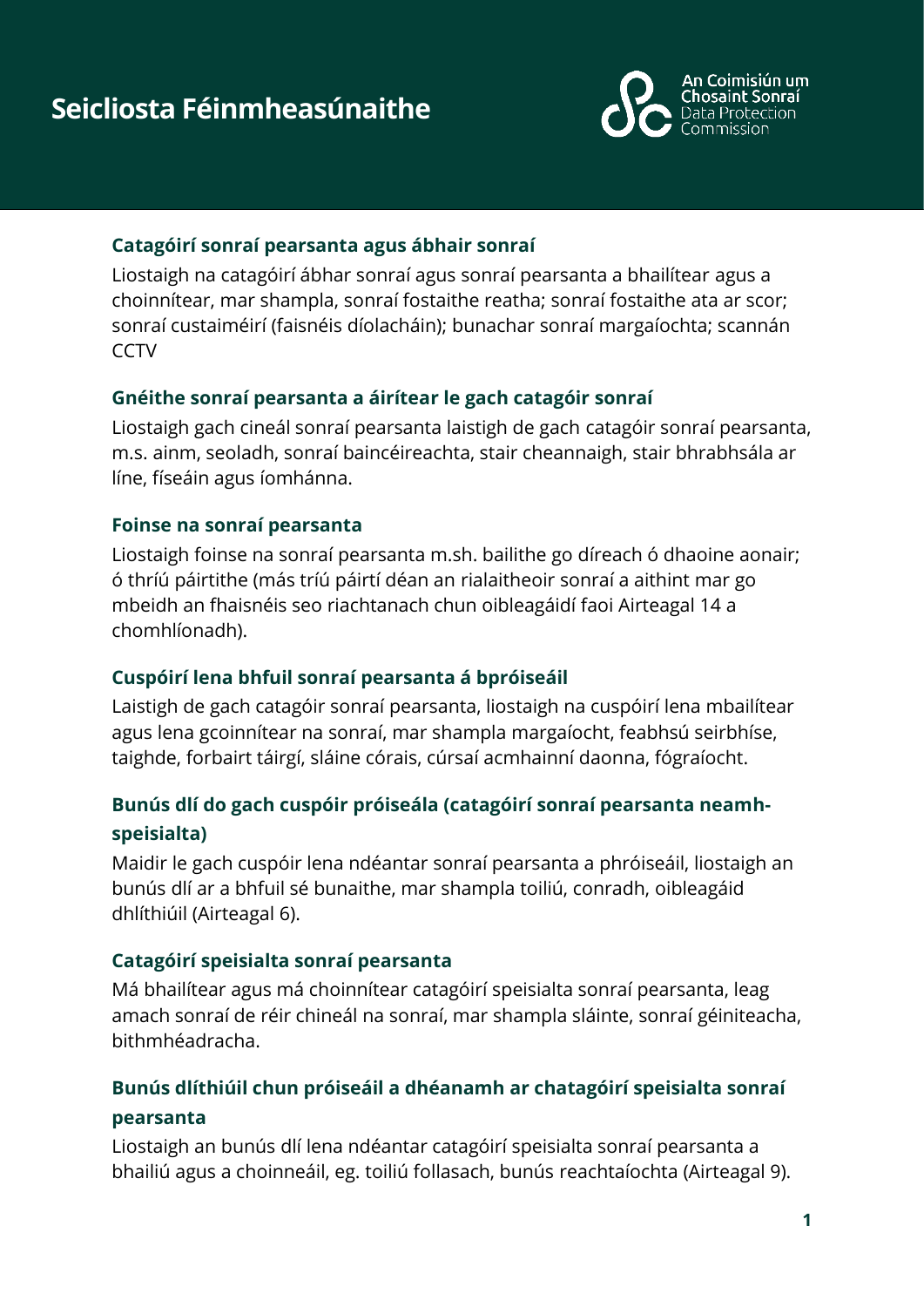#### **Tréimhse choinneála**

I gcás gach catagóir sonraí pearsanta, liostaigh tréimhse choimeádta na sonraí, mar shampla mí amháin? bliain?

Mar riail ghinearálta níor cheart na sonraí a choinneáil ar feadh tréimhse níos faide ná mar is gá chun na críche lenar bailíodh iad sa chéad áit.

#### **Gníomhaíochtaí a theastaíonn chun GDPR a chomhlíonadh?**

Déan gníomhartha a theastaíonn chun a chinntiú go bhfuil na hoibríochtaí próiseála sonraí pearsanta go léir comhlíonta le GDPR a shainaithint. m.sh. d'fhéadfadh sonraí a léirscriosadh nuair nach bhfuil aon chuspóir eile ann chun iad a choinneáil a bheith san áireamh.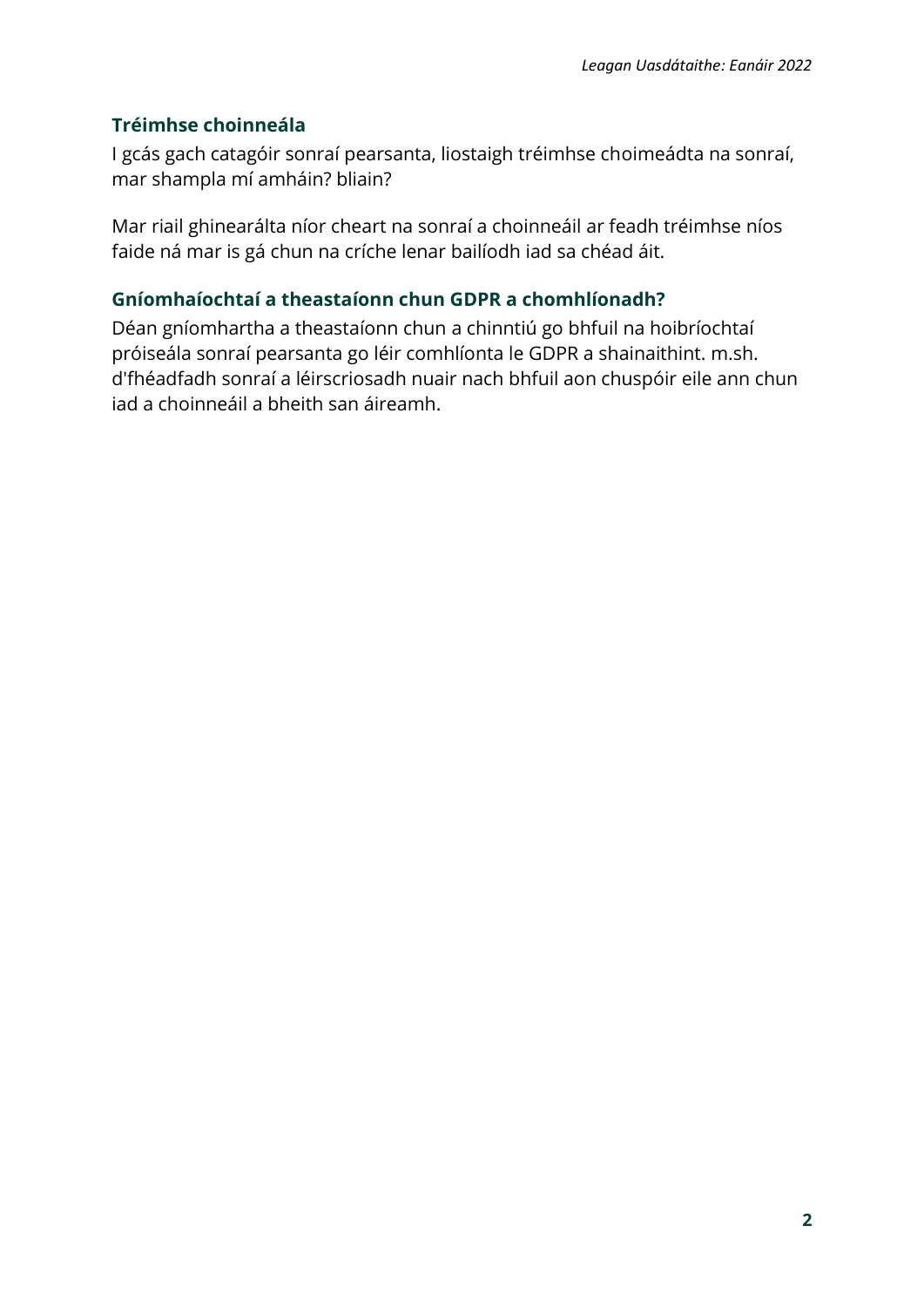# **Sonraí Pearsanta**

## **Próiseáil sonraí bunaithe ar thoilithe (Airteagail 7, 8 agus 9 )**

An bhfuil athbhreithniú déanta agat ar mheicníochtaí do chuid eagraíochta maidir le toiliú a bhailiú chun a chinntiú go dtugtar é faoi shaoirse, gur toiliú sonrach, bunaithe ar eolas é agus gur léiriú soiléir é gur roghnaigh duine aonair aontú le próiseáil a gcuid sonraí trí ráiteas nó trí ghníomh soiléir dearfach?

 $O$  Tá  $O$  Níl

Más rud é nach gcomhlíonann na sonraí pearsanta atá agat faoi láthair ar bhonn toilithe an caighdeán riachtanach faoin GDPR, an bhfuil iarracht déanta agat toiliú an duine aonair a lorg arís chun comhlíonadh GDPR a chinntiú?

$$
\circ \quad \tau_{\acute{a}} \circ \quad \text{Níl}
$$

An bhfuil nósanna imeachta i bhfeidhm a léiríonn go bhfuil toiliú faighte ón duine aonair chun a c(h)uid sonraí a phróiseáil?

$$
\circ \quad \tau_{\acute{a}} \circ \quad \text{Níl}
$$

An bhfuil nósanna imeachta i bhfeidhm chun ligean do dhuine aonair a c(h)uid toilithe chun a c(h)uid sonraí pearsanta a phróiseáil a tharraingt siar?

$$
\circ \text{ a } \circ \text{ ni}
$$

## **Sonraí pearsanta leanaí (Airteagal 8)**

I gcás ina soláthraítear seirbhísí ar líne do leanbh, an bhfuil nósanna imeachta i bhfeidhm chun aois a fhíorú agus toiliú a fháil ó thuismitheoir/chaomhnóir dlíthiúil, nuair is gá?

$$
\circ \ \ _{T\acute{a}} \ \circ \ \ _{N\acute{t}}
$$

## **Próiseáil sonraí atá bunaithe ar leas dlisteanach**

Más é leas dlisteanach an bunús dlí ar a ndéantar sonraí pearsanta a phróiseáil, an bhfuil anailís chuí déanta chun a chinntiú go bhfuil úsáid an bhoinn dhlíthiúil seo iomchuí? Ní mór don anailís sin a léiriú 1) go bhfuil leas dlisteanach bailí ann, 2) go bhfuil an próiseáil sonraí fíor-riachtanach chun leas dlisteanach a chur i bhfeidhm, agus 3) nach ndéanfaidh an próiseáil dochar do chearta an duine aonair cosc orthu ná iad a shárú.

```
O Tá O Níl
```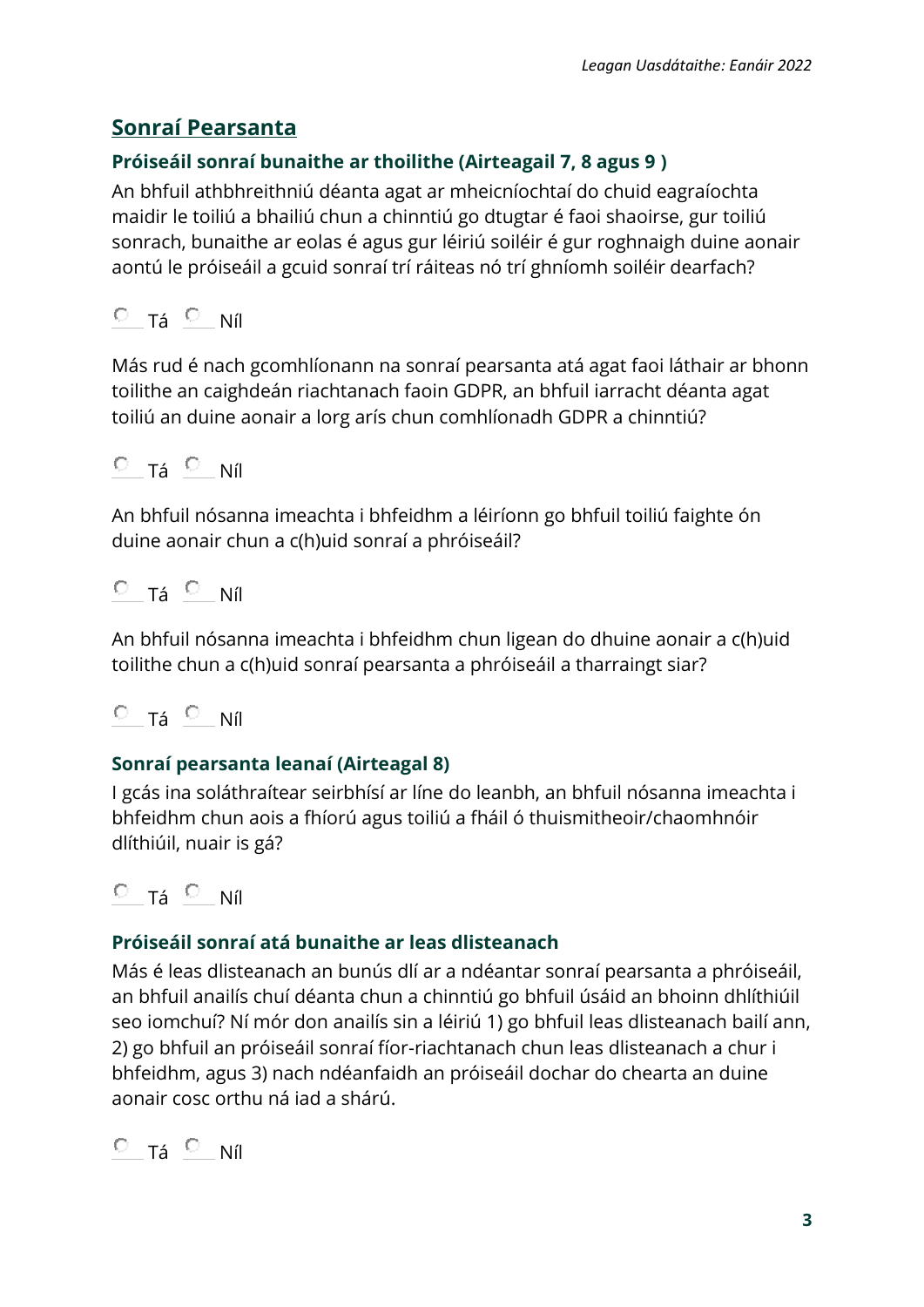# **Cearta an ábhair sonraí**

#### **Rochtain ar shonraí pearsanta (Airteagal 15)**

An bhfuil beartas/nós imeachta doiciméadaithe ann maidir le hIarratais Rochtana Ábhar Sonraí (SARanna) a Láimhseáil (SARanna)?

 $O$  Tá  $O$  Níl

An bhfuil d'eagraíocht in ann freagra a thabhairt ar SARanna laistigh de mhí amháin?

 $O$  Tá  $O$  Níl

### **Iniomparthacht sonraí (Airteagal 20)**

An bhfuil nósanna imeachta i bhfeidhm chun a gcuid sonraí pearsanta a chur ar fáil do dhaoine aonair i bhformáid struchtúrtha, a úsáidtear go coitianta agus atá inléite le meaisín?

 $O$  Tá  $O$  Níl

### **Léirscriosadh agus ceartúchán (Airteagal 16 agus 17)**

An bhfuil rialuithe agus nósanna imeachta i bhfeidhm chun go bhféadfar sonraí pearsanta a léirscriosadh nó iad a cheartú (más bainteach)?

 $O$  Tá  $O$  Níl

#### **An ceart go gcuirfí srian le próiseáil (Airteagal 18)**

An bhfuil rialuithe agus nósanna imeachta atá ann chun stop a chur le próiseáil sonraí pearsanta i gcás ina bhfuil duine ag iarraidh próiseáil a shrianú ar fhorais bhailí?

 $O$  Tá  $O$  Níl

## **Ceart chun agóid a dhéanamh i gcoinne próiseála (Airteagal 21)**

An gcuirtear daoine aonair ar an eolas go bhfuil an ceart acu agóid a dhéanamh i gcoinne cineálacha áirithe próiseála ar nós margaíocht dhíreach nó i gcás ina bhfuil leasanna dlisteanacha mar bhunús dlí an phróisis nó i gcás gur gá chun tasc a dhéanamh ar mhaithe le leas an phobail?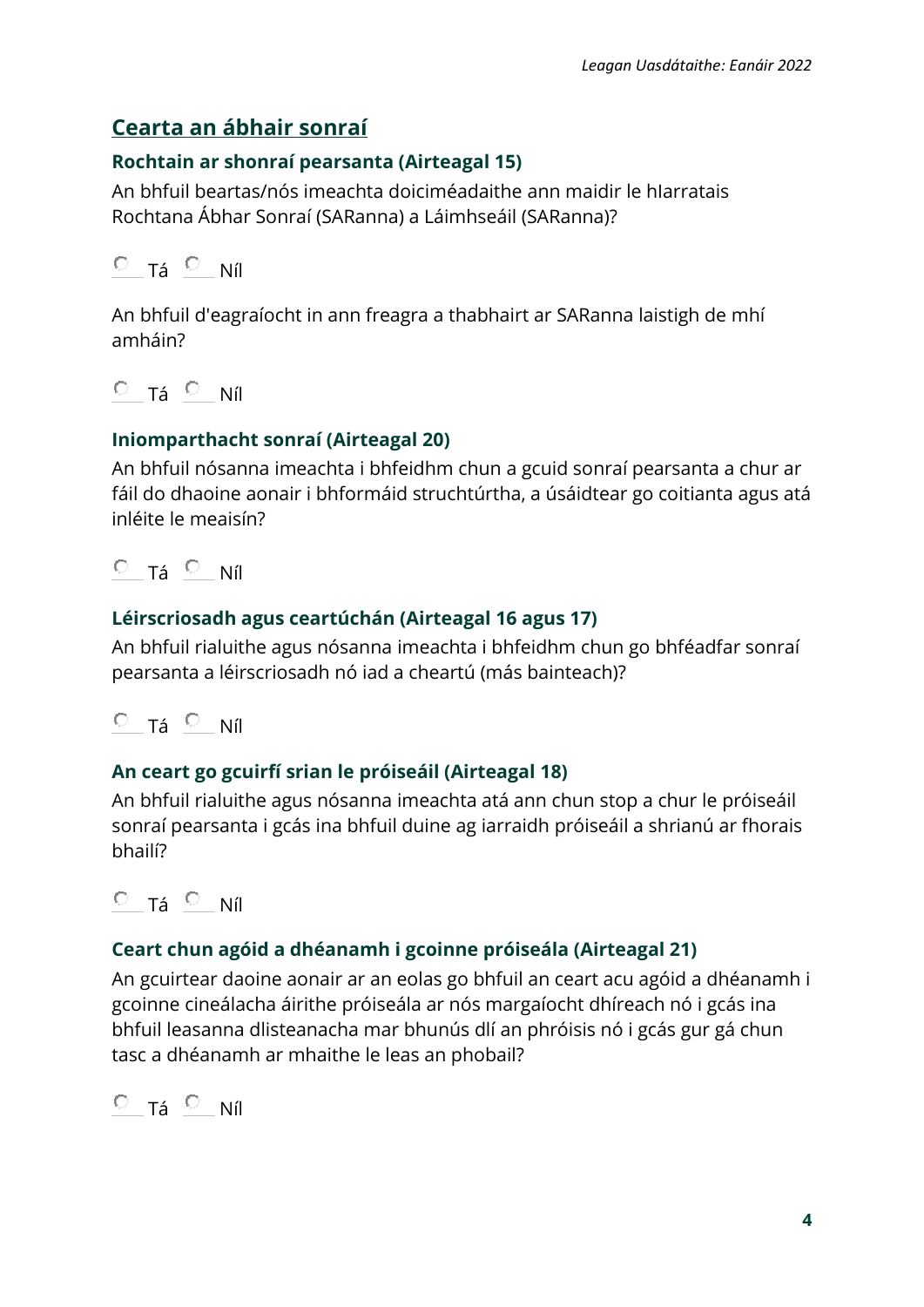An bhfuil rialuithe agus nósanna imeachta i bhfeidhm chun stop a chur le próiseáil sonraí pearsanta i gcás ina bhfuil duine aonair tar éis agóid a dhéanamh i gcoinne na próiseála?

## $O$  T<sub>á</sub>  $O$  Níl

## **Próifíliú agus próiseáil uathoibrithe (Airteagal 22)**

Má tá cinnteoireacht uathoibrithe, a imríonn tionchar dlíthiúil nó tionchar suntasach eile cosúil leis ar dhuine aonair, bunaithe ar thoiliú, an bhfuil toiliú sainráite bailithe?

 $O$  Tá  $O$  Níl

I gcás ina ndéantar cinneadh uathoibrithe a theastaíonn chun conradh a dhéanamh nó a fheidhmiú, nó atá bunaithe ar thoiliú follasach duine aonair, an bhfuil nósanna imeachta i bhfeidhm chun ceart an duine aonair a éascú idirghabháil duine a fháil agus an cinneadh a cheistiú?

 $O$  Tá  $O$  Níl

### **Srianta ar chearta an ábhair sonraí (Airteagal 23)**

An bhfuil na cúinsí ina bhféadfaí cearta cosanta sonraí an duine aonair a shrianú go dleathach doiciméadaithe? Nóta: leagfar amach tuilleadh sonraí maidir le cur i bhfeidhm Airteagal 23 i mBille um Chosaint Sonraí na hÉireann.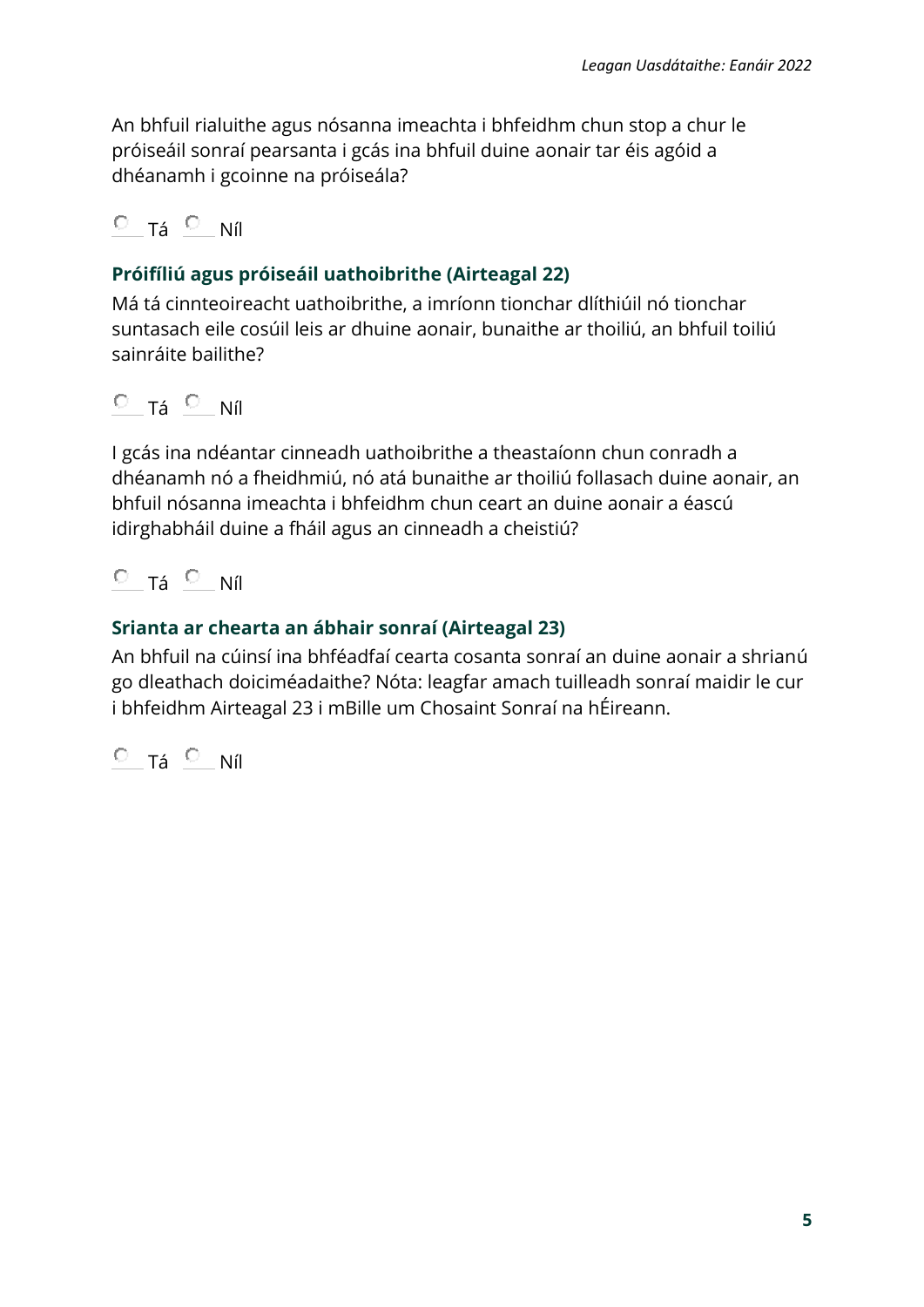# **Cruinneas agus Coinneáil**

## **Teorannú de réir cuspóra**

An úsáidtear sonraí pearsanta ach amháin chun na críoch lenar bailíodh iad ar dtús ?

Úsáidtear <sup>O</sup> Ní úsáidtear  $\circ$ 

## **Íoslaghdú Sonraí**

An bhfuil na sonraí pearsanta a bhailítear teoranta do cad atá riachtanach chun na gcríoch lena bhfuil sé á phróiseáil ina?

 $O$  Tá  $O$  Níl

### **Cruinneas**

An bhfuil nósanna imeachta i bhfeidhm chun a chinntiú go gcoinnítear sonraí pearsanta cothrom le dáta agus cruinn agus nuair a bhíonn gá le ceartúchán, go ndéantar na hathruithe riachtanacha gan mhoill?

$$
\circ \text{ Tá } \circ \text{ Níl}
$$

## **Coinneáil**

An bhfuil beartais agus nósanna imeachta coinneála i bhfeidhm chun a chinntiú nach gcoimeádtar na sonraí ar feadh tréimhse níos faide ná mar is gá chun na gcríoch lenar bailíodh iad?

 $O$  Tá  $O$  Níl

## **Ceanglais dhlíthiúla eile lena rialaítear coinneáil**

An bhfuil do ghnó faoi réir rialacha eile a bhfuil tréimhse coinneála íosta ag teastáil uathu (mar shampla taifid leighis/taifid chánach)?

 $O$  Tá  $O$  Níl

An bhfuil nósanna imeachta agat chun a chinntiú go ndéantar na sonraí a scriosadh go slán, de réir do bheartais choinneála?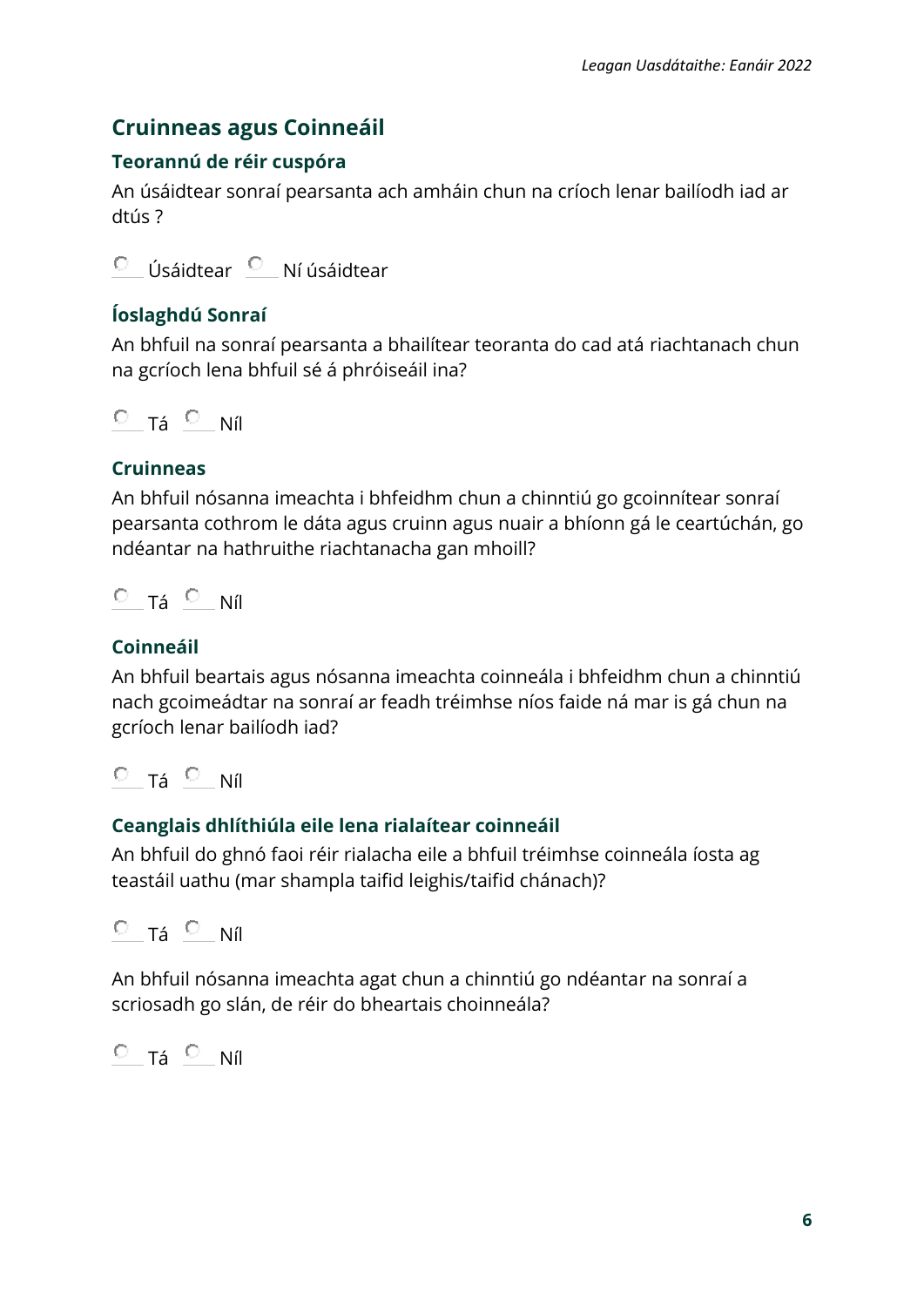### **Dúbailt na dtaifead**

An bhfuil nósanna imeachta i bhfeidhm chun a chinntiú nach ndéantar aon dúbailt neamhriachtanach nó neamhrialaithe ar thaifid?

 $C$  Tá  $C$  Níl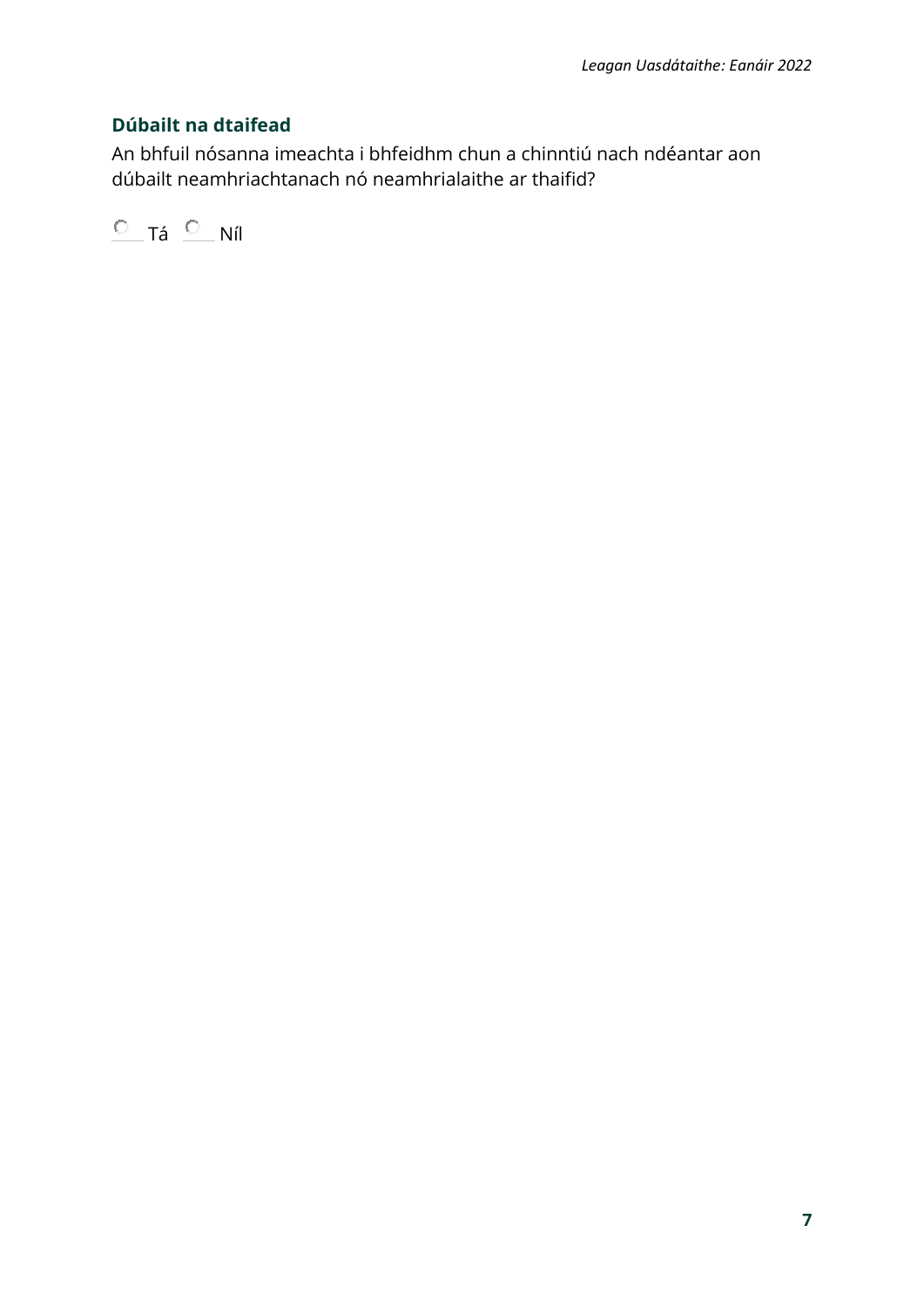# **Ceanglais Trédhearcachta**

### **Trédhearcacht do chustaiméirí agus d'fhostaithe (Airteagail 12, 13 agus 14)**

An bhfuil úsáideoirí seirbhíse/fostaithe curtha go hiomlán ar an eolas maidir le conas a úsáideann tú a gcuid sonraí, i bhfoirm gonta, trédhearcach, inléite agus inrochtana ag baint úsáide as teanga shoiléir agus shimplí?

 $O$  Tá  $O$  Níl

Nuair a bhailítear sonraí pearsanta go díreach ó na daoine aonair, an bhfuil nósanna imeachta i bhfeidhm chun an fhaisnéis atá liostaithe in Airteagal 13 den GDPR a sholáthar?

$$
\begin{array}{ccc}\n\circ & \tau_{\acute{a}} & \circ & \text{Níl}\n\end{array}
$$

Mura mbailítear sonraí pearsanta ón ábhar sonraí ach ó thríú páirtí (mar shampla, faighte mar chuid de chumasc) an bhfuil nósanna imeachta i bhfeidhm chun an fhaisnéis atá liostaithe in Airteagal 14 den GDPR a sholáthar?

$$
\circ \quad \tau_{\acute{a}} \ \circ \quad \text{Níl}
$$

Nuair atá tú ag déileáil le daoine aonair, mar shampla, nuair a bhíonn seirbhís á soláthar agat, earra á dhíol nó nuair a dhéantar monatóireacht CCTV, an bhfuil nósanna imeachta i bhfeidhm chun daoine aonair a chur ar an eolas go réamhghníomhach maidir lena gcearta GDPR?

## $O$  Tá  $O$  Níl

An bhfuil faisnéis ar an gcaoi a fhreastalaíonn an eagraíocht ar dhaoine aonair atá ag feidhmiú a gcearta GDPR foilsithe i bhformáid atá inrochtana agus inléite?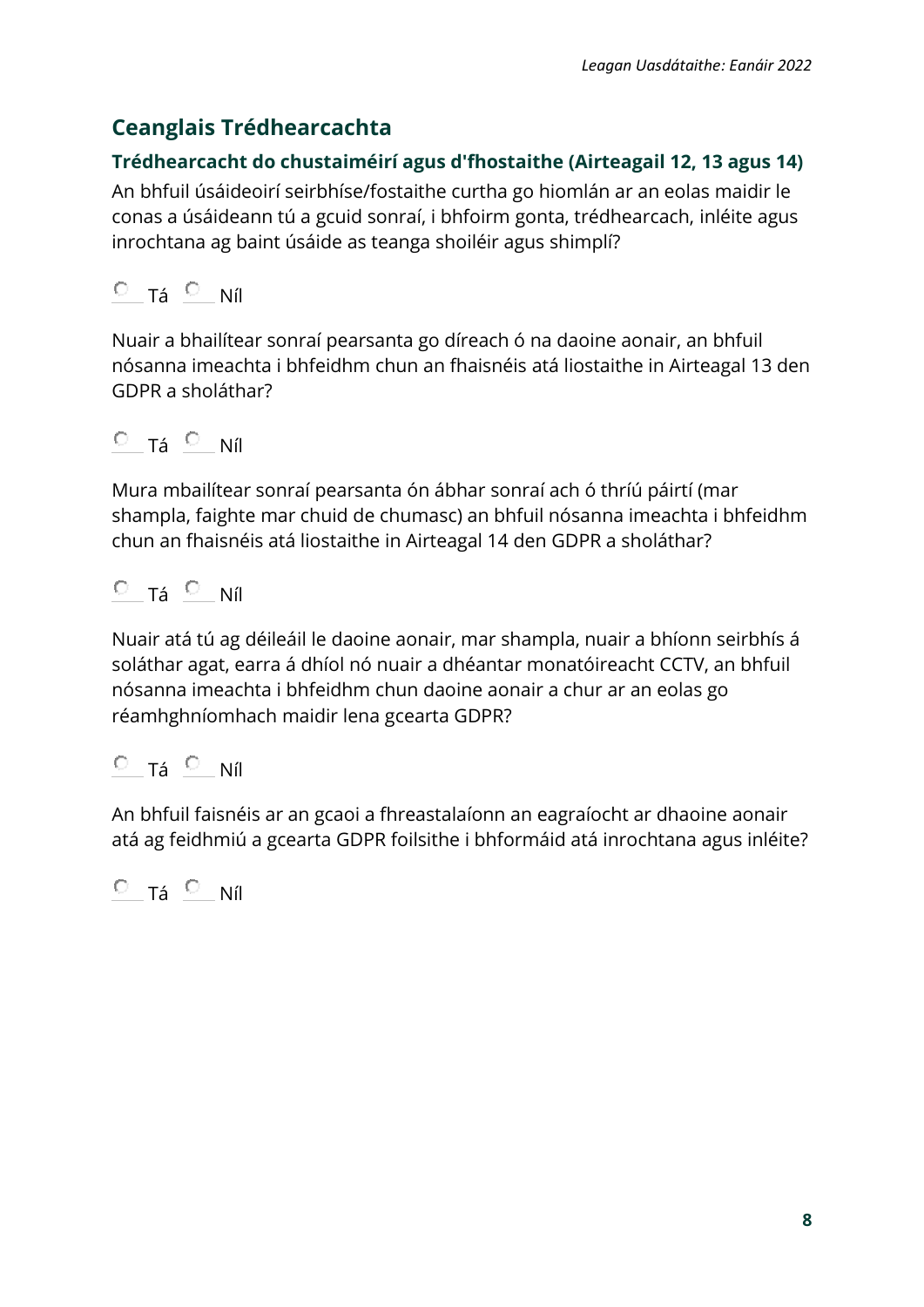# **Ceanglais eile ar Rialaitheoirí Sonraí**

### **Comhaontuithe Soláthraithe (Airteagail 27 go 29)**

An bhfuil athbhreithniú déanta ar chomhaontuithe soláthraithe agus tríú páirtithe eile a phróiseálann sonraí pearsanta ar do shon chun a chinntiú go bhfuil na ceanglais chosanta sonraí uile atá iomchuí curtha san áireamh?

 $O$  Tá  $O$  Níl

### **Oifigigh Cosanta Sonraí (DPOanna) (Airteagail 37 go 39)**

An bhfuil aon gá duit DPO a cheapadh de réir Airteagal 37 den GDPR?

 $O$  Tá  $O$  Níl

Má chinntear nach bhfuil DPO ag teastáil, an bhfuil na cúiseanna an chinnidh sin taifeadta agat?

 $O$  Tá  $O$  Níl

I gcás ina cheaptar DPO, an bhfuil línte formhéadaithe agus tuairiscithe ann? An ndéantar na nósanna imeachta seo a thaifeadadh?

$$
\circ \quad \tau_{\acute{a}} \circ \quad \text{Níl}
$$

Ar bhfuil sonraí teagmhála do DPO foilsithe agat a ligfidh dod' chustaiméirí/fhostaithe teagmháil a dhéanamh leo a éascú? (Tabhair faoi deara: tar éis an 25 Bealtaine 2018, beidh ort sonraí teagmhála do DPO a chur in iúl freisin dod' údarás cosanta sonraí)

$$
\circ \text{ a } \circ \text{ ni}
$$

#### **Measúnuithe Tionchair Cosanta Sonraí (DPIAanna) (Airteagal 35)**

Má mheastar go bhfuil do phróiseáil sonraí ar ard-riosca, an bhfuil próiseas agat chun an gá atá ann le DPIAanna a dhéanamh a shainaithint? An bhfuil na nósanna imeachta seo taifeadta?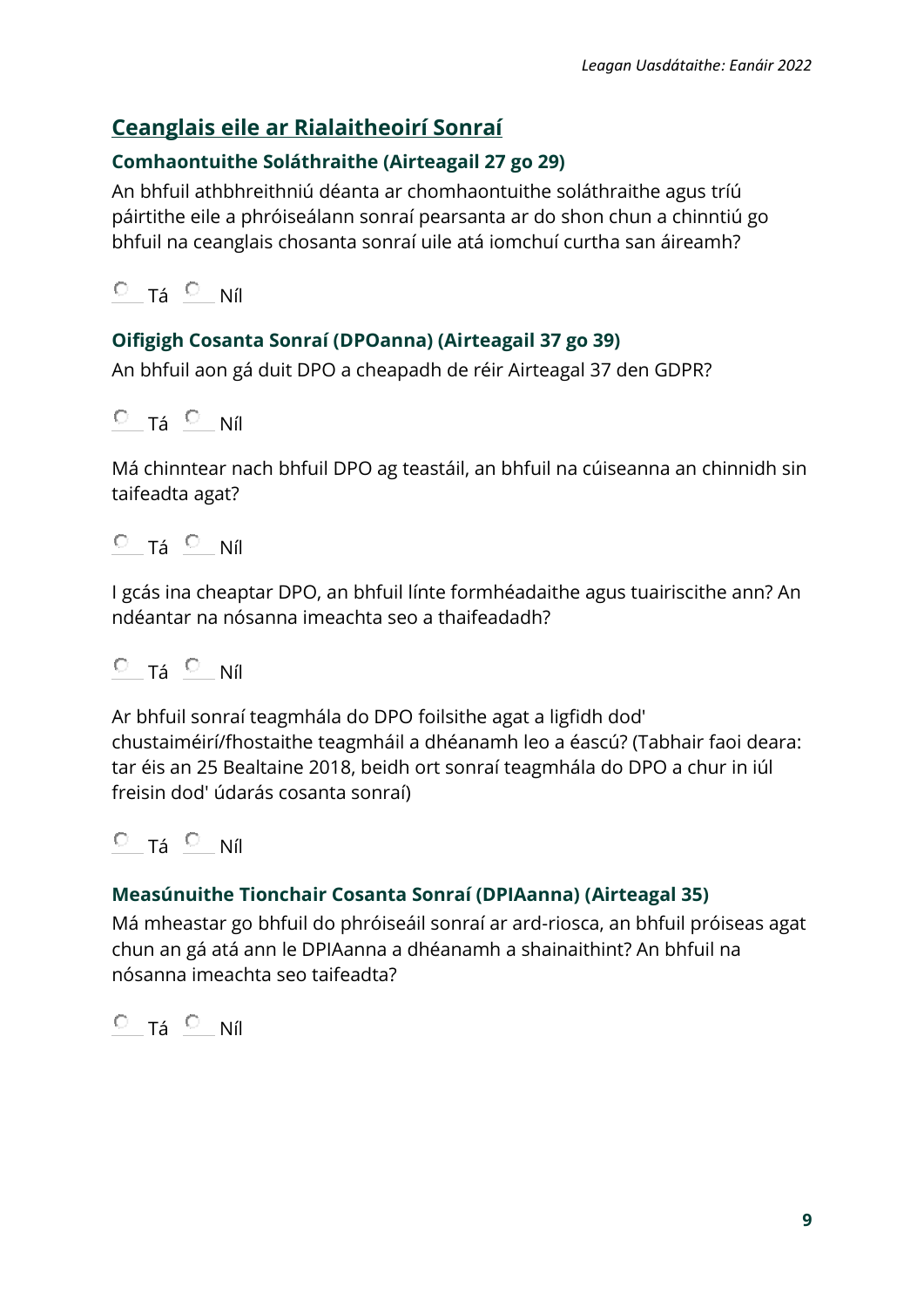# **Slándáil Sonraí**

### **Bearta iomchuí slándála teicniúla agus eagraíochtúla (Airteagal 32)**

An ndearna tú na rioscaí a bhaineann le sonraí pearsanta a phróiseáil a mheas agus an bhfuil bearta curtha i bhfeidhm chun iad a mhaolú?

```
О
Rinne Ní dhearna
```
An bhfuil clár slándála doiciméadaithe ann ina bhfuil na cosaintí teicniúla, riaracháin agus fisiciúla do shonraí pearsanta sonraithe?

$$
\circ \quad \text{ Tá } \circ \quad \text{Níl}
$$

An bhfuil próiseas doiciméadaithe ann maidir le gearáin agus saincheisteanna a bhaineann le slándáil a réiteach?

$$
\circ \quad \tau_{\acute{a}} \circ \quad \text{Níl}
$$

An bhfuil duine ainmnithe ann atá freagrach as sáruithe slándála a chosc agus as iad a imscrúdú?

 $O$  Tá  $O$  Níl

An bhfuil teicneolaíochtaí criptithe caighdeánacha tionsclaíocha i bhfeidhm chun faisnéis phearsanta íogair daoine aonair a aistriú, iad a stóráil agus iad a fháil?

$$
\circ \text{ Tá } \circ \text{ Níl}
$$

An ndéantar faisnéis phearsanta á léirscriosadh, í a scriosadh, nó í a anaithnidiú nuair nach gá í choinneáil go dlíthiúil a thuilleadh?

Déantar <sup>O</sup> Ní dhéantar О

An féidir rochtain ar shonraí pearsanta a athchóiriú go tráthúil i gcás eachtra fisiceach nó theicniúil?

 $O$  Is féidir  $O$  Ní féidir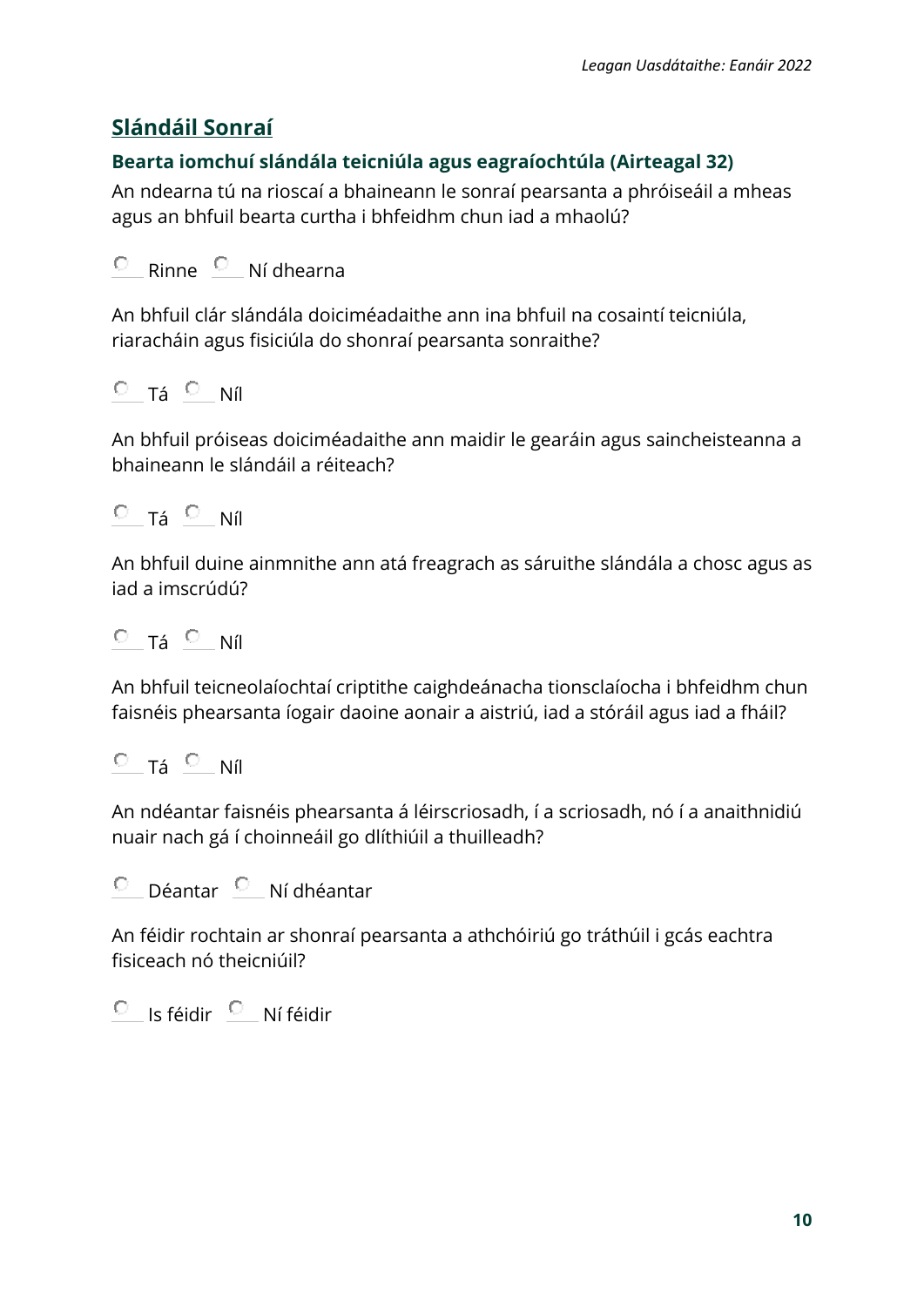# **Sáruithe Sonraí**

### **Ceanglais freagartha maidir le Sárú Sonraí (Airteagal 33 agus 34)**

An bhfuil plean doiciméadaithe príobháideachta agus plean freagartha do theagmhais slándála ag an eagraíocht?

 $O$  Tá  $O$  Níl

An ndéantar pleananna agus nósanna imeachta a athbhreithniú go rialta?

 $O$  Déantar  $O$  Ní dhéantar

An bhfuil nósanna imeachta ann chun sárú sonraí a chur in iúl d'oifig an Choimisinéara Cosanta Sonraí?

 $O$  Tá  $O$  Níl

An bhfuil nósanna imeachta i bhfeidhm chun sárú sonraí a chur in iúl d'ábhair sonraí (más cuí)?

 $O$  Tá  $O$  Níl

An ndéantar gach sárú sonraí a thaifeadadh ina iomláine?

Déantar <sup>O</sup> Ní dhéantar О

An bhfuil nósanna imeachta comhair i bhfeidhm idir rialaitheoirí sonraí, soláthraithe agus comhpháirtithe eile chun déileáil le sáruithe sonraí?